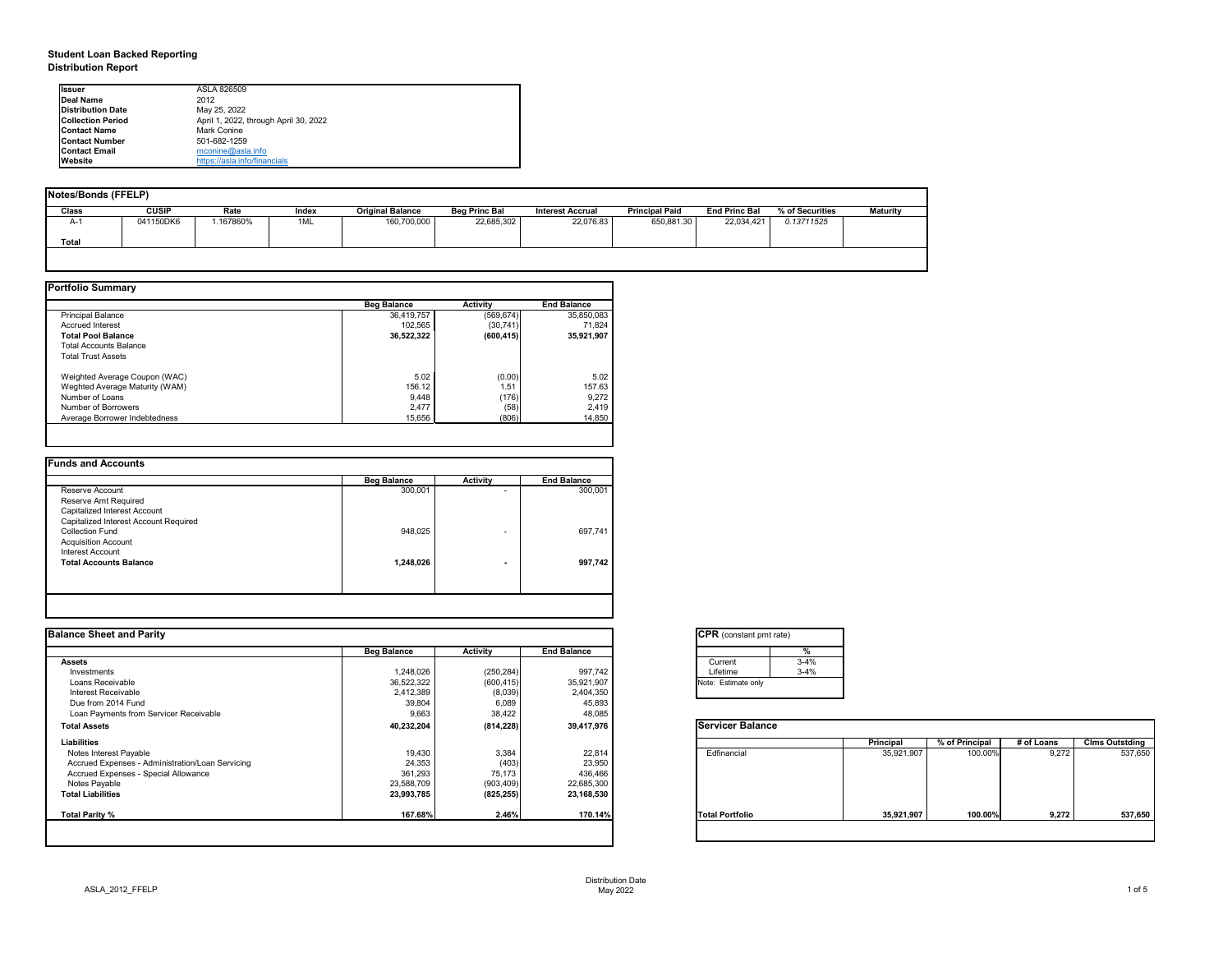## **Student Loan Backed Reporting Distribution Report**

### **Delinquency Status**

|                           | # of Loans       |               | Principal        |               | % of Principal   |               | <b>WAC</b>       |               | <b>WARM</b>      |               |
|---------------------------|------------------|---------------|------------------|---------------|------------------|---------------|------------------|---------------|------------------|---------------|
|                           | <b>Beginning</b> | <b>Ending</b> | <b>Beginning</b> | <b>Ending</b> | <b>Beginning</b> | <b>Ending</b> | <b>Beginning</b> | <b>Ending</b> | <b>Beginning</b> | <b>Ending</b> |
| In School                 | 10               | 10.           | 44,228           | 44,228        | 0.12%            | 0.12%         | 5.03             | 5.03          | 120.00           | 120.00        |
| Grace                     |                  |               | 20,500           | 20,500        | 0.06%            | 0.06%         | 6.80             | 6.80          | 120.00           | 119.59        |
| Repayment                 |                  |               |                  |               |                  |               |                  |               |                  |               |
| Current                   | 6,693            | 6,498         | 24,579,434       | 24,083,480    | 67.30%           | 67.04%        | 5.31             | 5.33          | 172.47           | 173.89        |
| 31-60 Days Delinquent     | 318              | 263           | 1,486,521        | 1,165,775     | 4.07%            | 3.25%         | 5.67             | 5.26          | 166.74           | 163.13        |
| 61-90 Days Delinquent     | 150              | 195           | 601,607          | 909,672       | 1.65%            | 2.53%         | 5.72             | 5.57          | 164.03           | 167.82        |
| 91-120 Days Delingent     | 122              | 93            | 539,424          | 360,250       | 1.48%            | 1.00%         | 6.04             | 5.81          | 144.52           | 166.69        |
| 121-180 Days Delinquent   | 171              | 155           | 790,177          | 730,056       | 2.16%            | 2.03%         | 5.71             | 5.82          | 125.01           | 128.70        |
| 181-270 Days Delinquent   | 231              | 232           | 961,567          | 928,839       | 2.63%            | 2.59%         | 5.46             | 5.66          | 119.43           | 125.13        |
| 271+ Days Delinquent      | 117              | 91            | 585,722          | 478,186       | 1.60%            | 1.33%         | 5.19             | 5.14          | 111.92           | 105.97        |
| <b>Total Repayment</b>    | 7,802            | 7,527         | 29,544,452       | 28,656,257    | 80.89%           | 79.77%        | 5.36             | 5.36          | 167.30           | 169.30        |
| Forbearance               | 859              | 991           | 3,867,454        | 4,341,030     | 10.59%           | 12.08%        | 5.18             | 5.26          | 165.71           | 170.18        |
| Deferment                 | 652              | 627           | 2,462,981        | 2,367,940     | 6.74%            | 6.59%         | 5.21             | 5.15          | 152.41           | 147.50        |
| <b>Claims in Progress</b> | 123              | 115           | 582,706          | 491,951       | 1.60%            | 1.37%         | 5.45             | 5.55          | 150.14           | 137.98        |
| <b>Claims Denied</b>      |                  |               |                  |               |                  |               |                  |               |                  |               |
| <b>Total Portfolio</b>    | 9,448            | 9,272         | 36,522,322       | 35,921,907    | 100.00%          | 100.00%       | 5.33             | 5.33          | 165.77           | 167.45        |

|                                     |                  | # of Loans    |                  | <b>Principal</b> |                  | % of Principal |                  | <b>WAC</b>    |                  | <b>WARM</b>   |
|-------------------------------------|------------------|---------------|------------------|------------------|------------------|----------------|------------------|---------------|------------------|---------------|
|                                     | <b>Beginning</b> | <b>Ending</b> | <b>Beginning</b> | <b>Ending</b>    | <b>Beginning</b> | <b>Ending</b>  | <b>Beginning</b> | <b>Ending</b> | <b>Beginning</b> | <b>Ending</b> |
| Current                             | 6,693            | 6,498         | 24,579,434       | 24,083,480       | 83.19%           | 84.04%         | 5.31             | 5.33          | 172.47           | 173.89        |
| 31-60 Days Delinquent               | 318              | 263           | 1,486,521        | 1,165,775        | 5.03%            | 4.07%          | 5.67             | 5.26          | 166.74           | 163.13        |
| 61-90 Days Delinquent               | 150              | 195           | 601,607          | 909,672          | 2.04%            | 3.17%          | 5.72             | 5.57          | 164.03           | 167.82        |
| 91-120 Days Delinqent               | 122              |               | 539,424          | 360,250          | 1.83%            | 1.26%          | 6.04             | 5.81          | 144.52           | 166.69        |
| 121-180 Days Delinquent             | 171              | 155           | 790,177          | 730,056          | 2.67%            | 2.55%          | 5.71             | 5.82          | 125.01           | 128.70        |
| 181-270 Days Delinquent             | 231              | 232           | 961,567          | 928,839          | 3.25%            | 3.24%          | 5.46             | 5.66          | 119.43           | 125.13        |
| 271+ Days Delinquent                | 117              | 91            | 585,722          | 478,186          | 1.98%            | 1.67%          | 5.19             | 5.14          | 111.92           | 105.97        |
| <b>Total Portfolio in Repayment</b> | 7,802            | 7,527         | 29,544,452       | 28,656,257       | 100.00%          | 100.00%        | 5.36             | 5.36          | 167.30           | 169.30        |

|  | <b>Portfolio by Program Type</b> |
|--|----------------------------------|

| Portfolio by Loan Type                |                  |               |                  |               |                  |               |                  |               |                  |               |
|---------------------------------------|------------------|---------------|------------------|---------------|------------------|---------------|------------------|---------------|------------------|---------------|
|                                       | # of Loans       |               | <b>Principal</b> |               | % of Principal   |               | <b>WAC</b>       |               | <b>WARM</b>      |               |
|                                       | <b>Beginning</b> | <b>Ending</b> | <b>Beginning</b> | <b>Ending</b> | <b>Beginning</b> | <b>Ending</b> | <b>Beginning</b> | <b>Ending</b> | <b>Beginning</b> | <b>Ending</b> |
| <b>Subsidized Consolidation Loans</b> |                  |               |                  |               |                  |               |                  |               |                  |               |
| Unsubsidized Consolidation Loans      |                  |               |                  |               |                  |               |                  |               |                  |               |
| <b>Subsidized Stafford Loans</b>      | 5,323            | 5,221         | 16,550,059       | 16,265,419    | 45.31%           | 45.28%        | 5.18             | 5.18          | 144.84           | 145.57        |
| Unsubsidized Stafford Loans           | 4,023            | 3,949         | 19,264,151       | 18,963,044    | 52.75%           | 52.79%        | 5.36             | 5.37          | 185.59           | 188.07        |
| PLUS/GradPLUS Loans                   | 102              | 102           | 708,112          | 693,444       | 1.94%            | 1.93%         | 8.01             | 8.00          | 115.99           | 116.73        |
| SLS Loans                             |                  |               |                  |               |                  |               |                  |               |                  |               |
| <b>Total Portfolio</b>                | 9,448            | 9,272         | 36,522,322       | 35,921,907    | 100.00%          | 100.00%       | 5.33             | 5.33          | 165.77           | 167.45        |

| <b>Portfolio by Program Type</b>           |                  |               |                  |               |                  |               |                  |               |                  |               |
|--------------------------------------------|------------------|---------------|------------------|---------------|------------------|---------------|------------------|---------------|------------------|---------------|
|                                            | # of Loans       |               | Principal        |               | % of Principal   |               | <b>WAC</b>       |               | <b>WARM</b>      |               |
|                                            | <b>Beginning</b> | <b>Ending</b> | <b>Beginning</b> | <b>Ending</b> | <b>Beginning</b> | <b>Ending</b> | <b>Beginning</b> | <b>Ending</b> | <b>Beginning</b> | <b>Ending</b> |
| Graduate / 4-Year Loans                    | 7,084            | 6,942         | 28,300,578       | 27,777,454    | 77.49%           | 77.33%        | 5.31             | 5.31          | 162.65           | 164.00        |
| 2-Year Loans                               | 2,186            | 2,152         | 7,700,472        | 7,623,575     | 21.08%           | 21.22%        | 5.42             | 5.41          | 176.59           | 179.18        |
| Proprietary / Technical / Vocational Loans | 178              |               | 521,272          | 520,878       | 1.43%            | 1.45%         | 5.24             | 5.24          | 175.43           | 179.71        |
| Unknown (Consolidation) Loans              |                  |               |                  |               |                  |               |                  |               |                  |               |
| Other Loans                                |                  |               |                  |               |                  |               |                  |               |                  |               |
| <b>Total Portfolio</b>                     | 9,448            | 9,272         | 36,522,322       | 35,921,907    | 100.00%          | 100.00%       | 5.33             | 5.33          | 165.77           | 167.45        |
|                                            |                  |               |                  |               |                  |               |                  |               |                  |               |

|                        |                  | # of Loans    |                  | <b>Principal</b> |                  | % of Principal |  |
|------------------------|------------------|---------------|------------------|------------------|------------------|----------------|--|
|                        | <b>Beginning</b> | <b>Ending</b> | <b>Beginning</b> | <b>Ending</b>    | <b>Beginning</b> | <b>Ending</b>  |  |
| <b>Fixed Loans</b>     | 5,355            | 5,241         | 24,320,326       | 23,928,014       | 66.59%           | 66.61%         |  |
| Variable Loans         | 4,093            | 4,031         | 12,201,996       | 11,993,893       | 33.41%           | 33.39%         |  |
| T-Bill Loans           | 4,093            | 4,031         | 12,201,996       | 11,993,893       | 33.41%           | 33.39%         |  |
| <b>CMT Loans</b>       |                  |               |                  |                  |                  |                |  |
| <b>Total Portfolio</b> | 9,448            | 9,272         | 36,522,322       | 35,921,907       | 100.00%          | 100.00%        |  |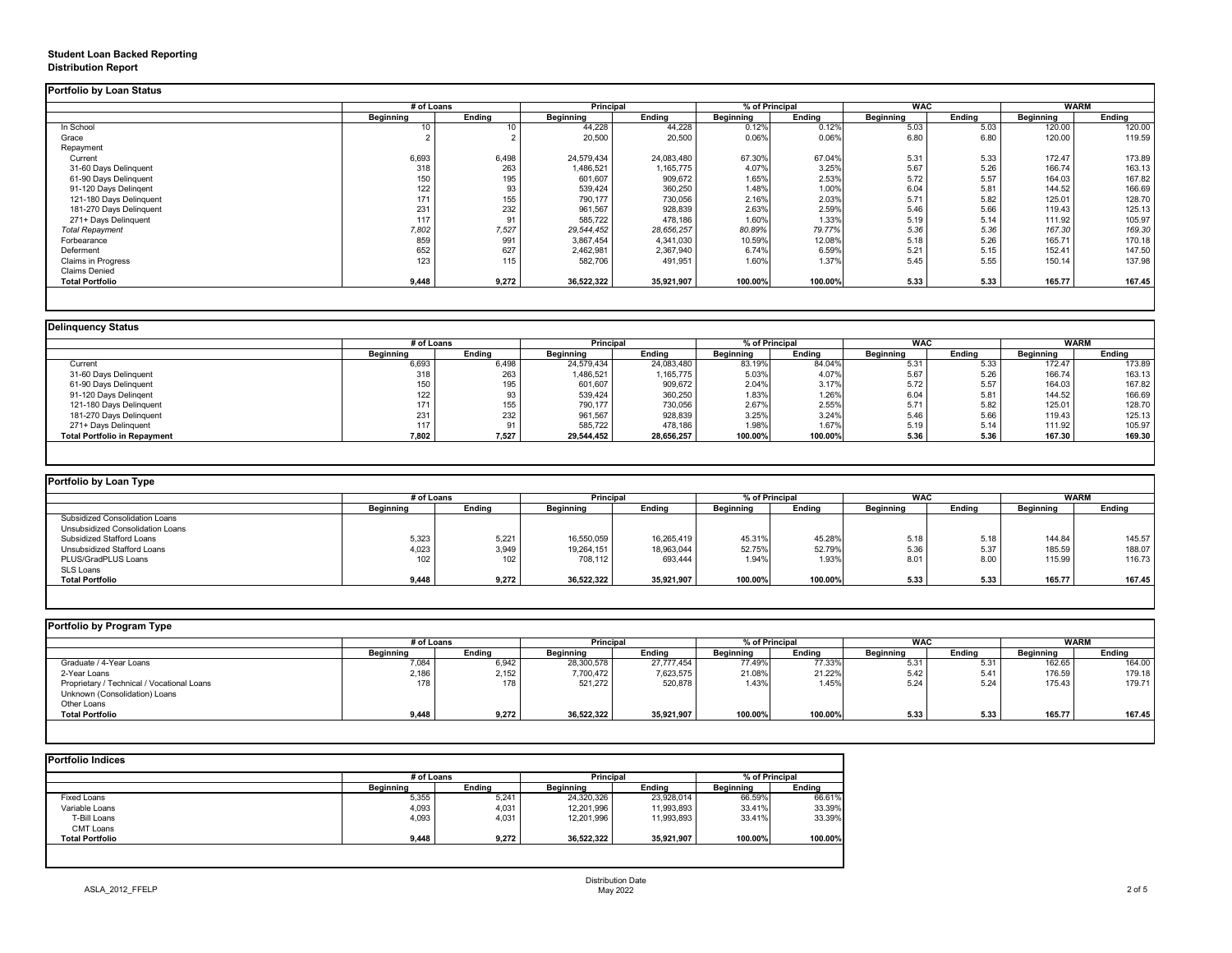**Distribution Date** May 25, 2022 **Collection Period April 1, 2022, through April 30, 2022** 

# **Collection Activity**

| <b>Collection Account</b>                                                                        | as of 4/30/2022 |
|--------------------------------------------------------------------------------------------------|-----------------|
| Beginning Balance - April 1, 2022                                                                | 948,025         |
| <b>Collection Amount Received</b>                                                                | 697,642         |
| <b>Recoveries</b>                                                                                |                 |
| Reserve Account                                                                                  |                 |
| <b>Excess of Required Reserve Account</b>                                                        |                 |
| Interest on Investment Earnings                                                                  | 99.01           |
| Capitalized Interest Account (after a stepdown or release date)                                  |                 |
| <b>Acquisition Account</b>                                                                       |                 |
| <b>Payments from Guarantor</b>                                                                   |                 |
| Amount incorrectly reported for Available Funds in July 2021. Will be distributed in August 2021 |                 |
| <b>Required Repurchases</b>                                                                      |                 |
| Special Allowance Payable to Department of Education                                             |                 |
| <b>Consolidation Rebate Fees</b>                                                                 |                 |
| Rating Agency Surveillance Fees                                                                  |                 |
| Principal payments, interest payments, administration fees, servicing fees, and trustee fees     | (948, 025)      |
| <b>Other Amounts Received in Collection</b>                                                      |                 |
| <b>Total Available Funds</b>                                                                     | 697,741         |

| <b>Fees Due for Current Period</b> | as of 4/30/2022 |
|------------------------------------|-----------------|
| Indenture Trustee Fees             | 833.33          |
| <b>Servicing Fees</b>              | 20,956          |
| <b>Administration Fees</b>         | 2,994           |
| Late Fees                          |                 |
| <b>Other Fees</b>                  |                 |
| <b>Total Fees</b>                  | 24,783.33       |

| lCumulative Default Rate                                                                            | as of 4/30/2022 |
|-----------------------------------------------------------------------------------------------------|-----------------|
| Current Period Defaults (\$)                                                                        | 181,474.65      |
| Cumulative Defaults (\$)                                                                            | 49,634,262.53   |
| Cumulative Default (% of original pool balance)                                                     | 30.91%          |
| Cumulative Default (% of cumulative entered repayment balance) <sup>a</sup>                         | 138.42%         |
| Current Period Payments (Recoveries) from Guarantor (\$)                                            | 350,749.93      |
| Current Period Borrower Recoveries (\$)                                                             | n/a             |
| Cumulative Recoveries (\$) <sup>b</sup>                                                             | \$46,042,679.15 |
| <b>Cumulative Recovery Rate (%)</b>                                                                 | 92.76%          |
| <b>Cumulative Net Loss Rate (%)</b>                                                                 | 2.24%           |
| Servicer Reject Rate (FFELP) (%)                                                                    |                 |
| Cumulative Servicer Reject Rate (FFELP) (%)                                                         |                 |
| Repayment balance includes all repayment loans with the exception of balances in claim status<br>a) |                 |
| Cumulative Recoveries includes 97% of claims in progress balances<br>b)                             |                 |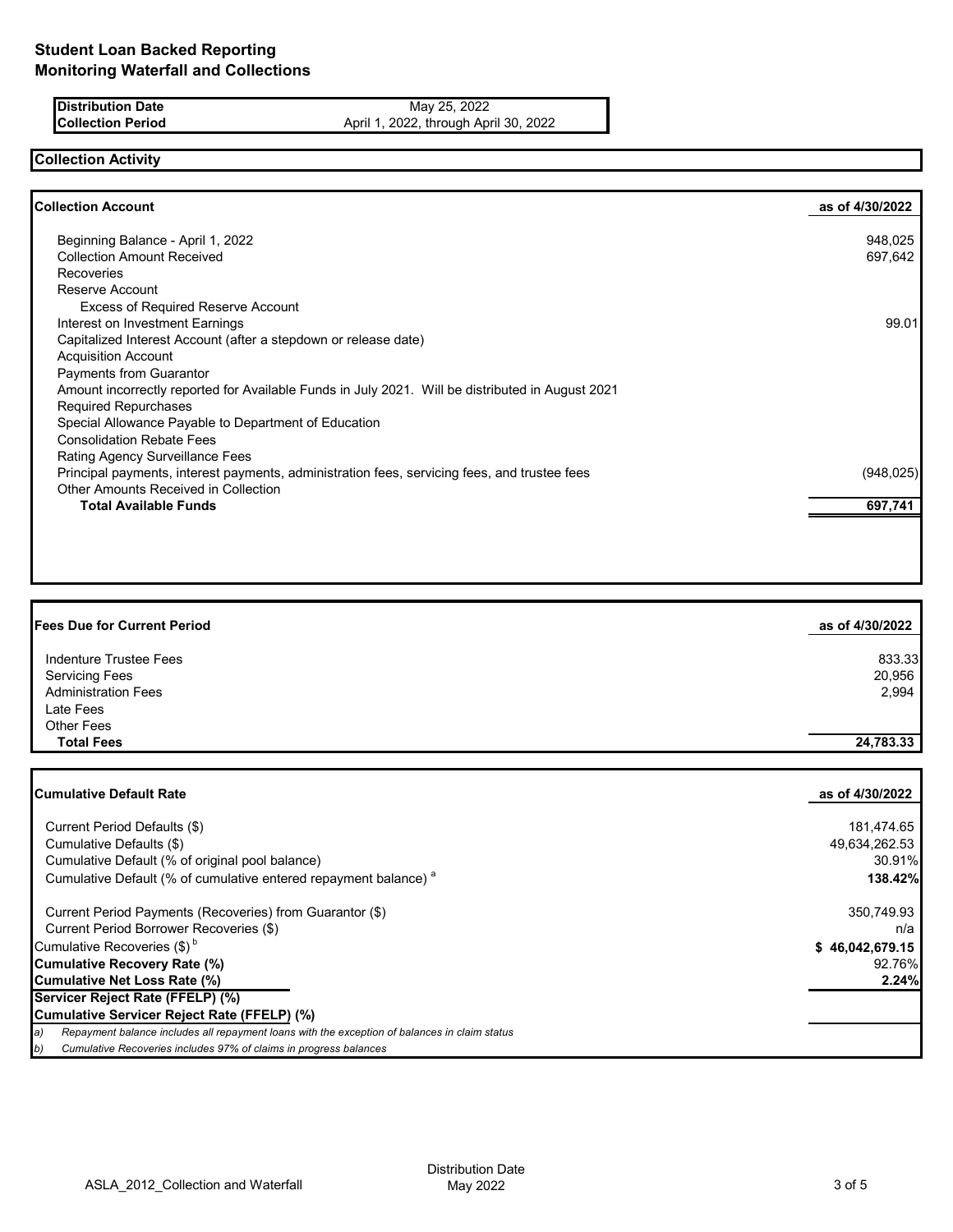## **Waterfall Activity**

| <b>Waterfall for Distribution</b>                                                         | <b>Amount Due</b> |            | <b>Amount Remaining</b> |
|-------------------------------------------------------------------------------------------|-------------------|------------|-------------------------|
| <b>Total Available Funds</b>                                                              |                   |            | 697,741                 |
| First: Payments under any Joint Sharing Agreement                                         |                   |            |                         |
| <b>Second: Trustee Fees</b>                                                               |                   | 833.33     | 696,908                 |
| Third: Servicer Fees and Backup Servicing Fees                                            |                   | 20,956     | 675,952                 |
| <b>Fourth: Administration Fees</b>                                                        |                   | 2,994      | 672,958                 |
| <b>Fifth: Noteholder Interest</b>                                                         |                   | 22,076.83  | 650,881                 |
| Sixth: Reinstate the balance of the Reserve Fund up to the Specified Reserve Fund Balance |                   |            |                         |
| Seventh: Noteholder Principal, until paid in full                                         |                   | 650,881.30 | (0)                     |
|                                                                                           |                   |            |                         |

| <b>Principal and Interest Distributions</b> | Class A-1  |
|---------------------------------------------|------------|
|                                             |            |
| Monthly Interest Due                        | 22,076.83  |
| Monthly Interest Paid                       | 22,076.83  |
| Interest Shortfall                          | O          |
| Interest Carryover Due                      | 0          |
| Interest Carryover Paid                     |            |
| Interest Carryover                          | $\Omega$   |
| Monthly Principal Distribution Amount       | 650,881.30 |
| <b>Monthly Principal Paid</b>               | 650,881.30 |
| Shortfall                                   |            |
| <b>Total Distribution Amount</b>            | 672,958.13 |